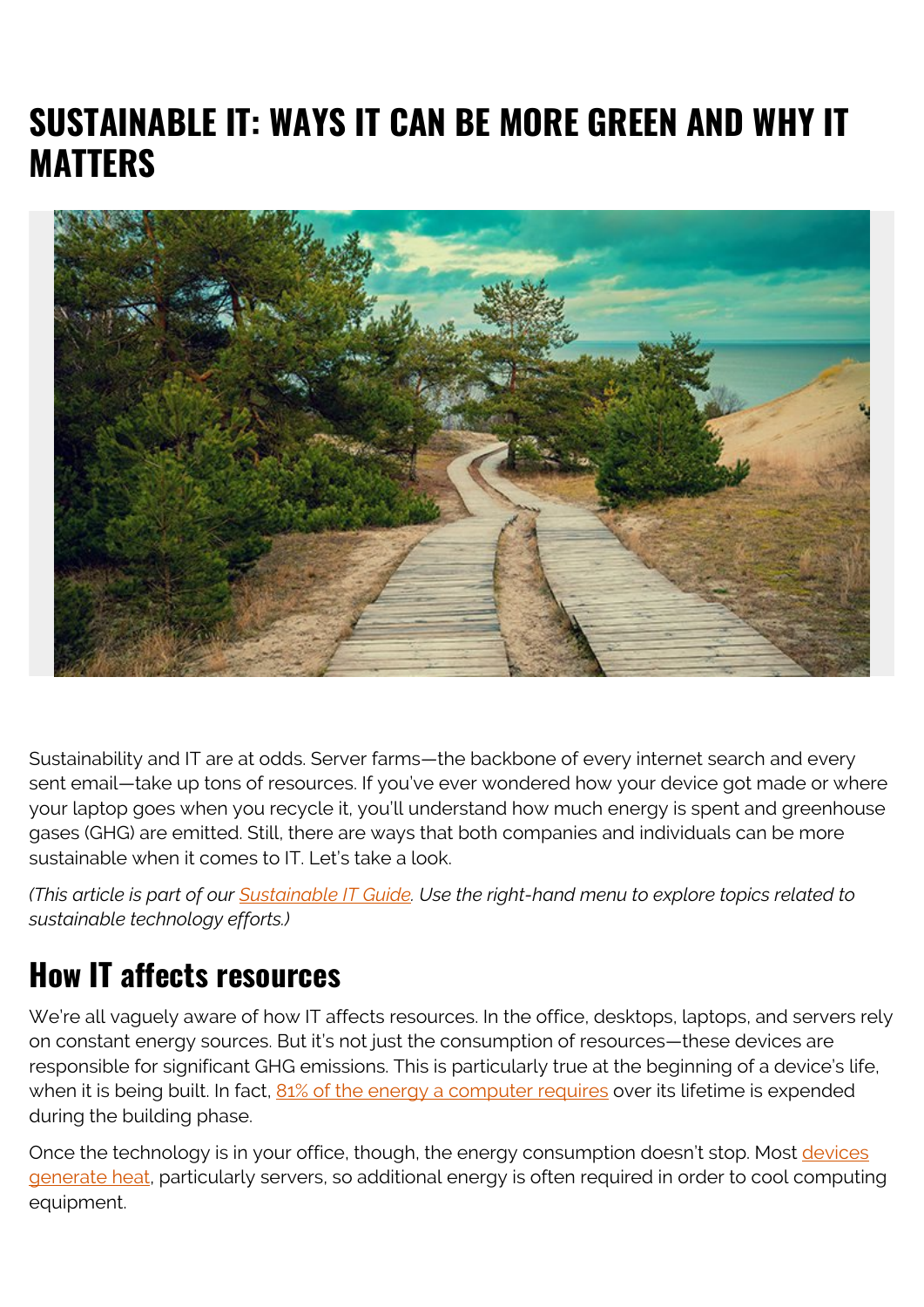## **Why sustainable IT matters**

Sustainability isn't just a buzzword anymore; it's a way of life the world will need to adopt to curb climate change. Sustainability refers to a number of practices, including reducing our reliance on certain energies, limiting our GHG emissions, and changing how we shop or commute.

Businesses must consider sustainability as making decisions based the ethics and responsibility of your business, from your ecological footprint to your global business practices. Then there's the business cost: the energy you pay for that runs your IT infrastructure alone is a significant percent of your overall expenses.

Despite relying on technology, companies that are in non-tech sectors tend to be more wasteful than technology companies. That's because non-tech firms may be less aware of the sustainability that smarter, cutting edge tech can offer.

Importantly, promoting your company for its sustainable efforts might not result in cheaper business processes, but doing the right thing is increasingly important for customers—so championing greenness can improve your brand's image. (Global retailer **Patagonia** is a great example.) Note that sustainability shouldn't be used merely as a marketing mirage; instead, sustainable practices should be incorporated in your business processes.

## **Ways IT can be green**

Most companies have given little thought to how to scale back their environmental impact. According to **Stanford**, the energy that powers individual workstations can be reduced anywhere from 17-74 percent. Even when we turn off and unplug our computers and devices, technology is involved in huge output. So, what can we do?

Here are ways that companies and departments can make an impact towards sustainable IT:

- **Relocate (and collocate) servers.** Maximize your data center space as much as possible to minimize your cooling and energy costs. If realistic, relocate your servers to [colder climates](https://www.theguardian.com/sustainable-business/technology-strategy-cut-data-emission) for 8% reduction in GHG emissions.
- **Follow data center best practices**, such as:
	- Harness outside air cooling.
	- Automate controls for lights, [security](https://blogs.bmc.com/blogs/security-vulnerability-vs-threat-vs-risk-whats-difference/), and outdoor cooling.
	- Do not over-cool; cool to the minimum necessary.
	- o Separate aisles based on hot and cold temperatures.
	- o Aim for a [power usage effectiveness \(PUE\)](https://www.nrel.gov/computational-science/measuring-efficiency-pue.html) of 1.2 or lower.
	- Unplug and remove zombie servers, the ultimate consumers: servers which are plugged in and using energy but aren't doing any computing.
- **Migrate to the cloud.** Cloud energy tends to be more efficient because of economic of scale. (Although [some research](https://arxiv.org/ftp/arxiv/papers/1805/1805.01765.pdf) does challenge this.)
- **Use state-of-the-art IT.** Legacy systems can require more power and their large sizes often mean outsized heat output—requiring additional cooling. Tools like BMC Discovery can help you manage your assets, including releasing those that are no longer useful.
- **Promote and purchase computers that are rated for energy efficiency.** Groups like **[TCO](https://tcocertified.com/tco-certified/)** [Certified](https://tcocertified.com/tco-certified/) and [Energy Star](https://www.energystar.gov/) audit and certify factories and devices for their efficiencies and sustainable practices.